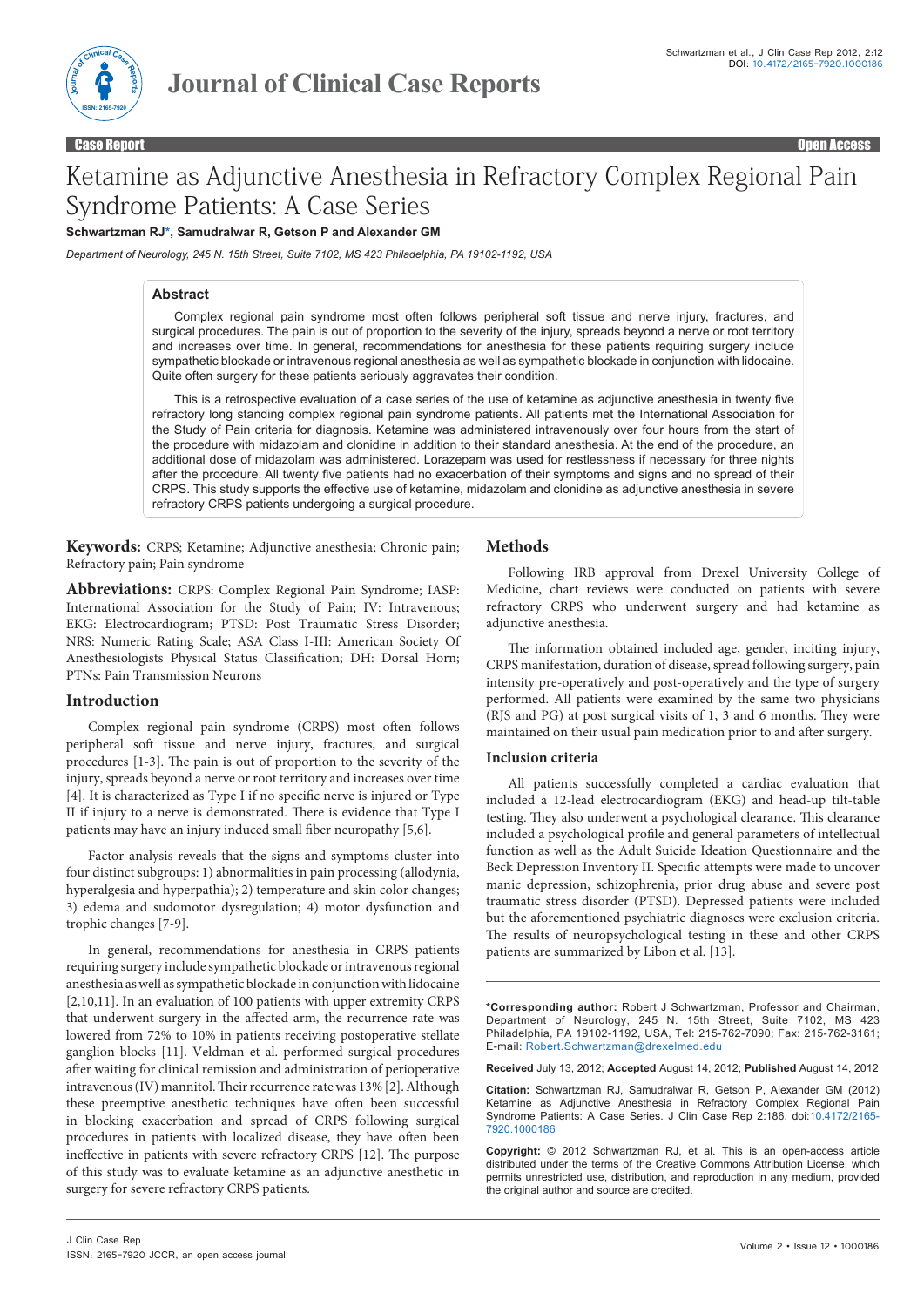All patients met the International Association for the Study of Pain (IASP) criteria for the diagnosis of CRPS [14] as determined by the same two physicians (RJS & PG). The age range was 17 to 80 years. All patients had to have long standing (greater than 7 years) of active CRPS in at least one extremity that was refractory to treatment. A refractory designation included failure of: 1) non-medical (physical therapy and psychological approaches); 2) pharmacological mono or combined therapy with nonsteroidal anti-inflammatory drugs, various antidepressants, anticonvulsants (gabapentin, carbamazepine), low or high potency opiods; 3) and one of three interventional procedures that included selective nerve blocks, epidural anesthesia, brachial plexus blocks, sympathetic ganglion blocks, intravenous regional sympathetic or sodium channel blocks, spinal cord stimulation, surgical sympathectomy or intrathecal drug delivery systems.

The average daily pain intensity had to be 5 points or greater on a Likert numeric rating scale (NSR) (endpoints: 0–no pain and 10–worst pain imaginable). All patients were in the florid CRPS category by cluster analysis [15]. All patients met ASA class I-III (American Society of Anesthesiologists physical status classification).

# **Exclusion criteria**

Patients were excluded if they suffered significant cardiovascular, pulmonary, renal disease or psychiatric disorders. Depression was not an exclusion factor while manic-depression, schizophrenia, prior drug abuse and severe PTSD were. Further exclusion criteria included contraindications to ketamine use (severe arterial hypertension, hyperthyroidism, ischemic heart disease, heart failure and glaucoma) as well as allergies to ketamine or midazolam. Patients were excluded if: they were unable to complete the pain questionnaire, were unavailable for follow up, or if the record of surgery, medication and status was incomplete.

# **Infusion protocol (25 patients) as adjunctive anesthesia**

Clonidine (0.1 mg) and midazolam (2 mg) were administered intravenously during the induction of anesthesia. Ketamine was infused at the rate of 50 mg/hour**.** An additional dose of midazolam (2 mg) was given IV at the end of the procedure. Clonidine potentiates NMDA receptor blockade, has pain relieving effects and prevents the neurotoxic side effects noted in rodents [16]. Midazolam (2 mg) is utilized prior to the ketamine infusion for sedation and to block agitation and vivid dreams.

Following the procedure, patients underwent two booster infusions at two weeks, one month and three months (total of six infusions). These consisted of IV ketamine (50 mg/hour to a total of 200 mg) over 4 hours. IV midazolam (2 mg) was given at the start and at the termination of the 4 hours for boosters. The infusion suite for boosters is attended by two nurses who are Advanced Cardiac Life Support certified. The patients' cardiac rhythm (EKG), oxygen saturation, and blood pressure are continuously monitored. Complete blood count, electrolyte profiles and liver enzymes are obtained at the end of the infusion. Ondansetron (4 mg) is administered IV for nausea if necessary. Patients are accompanied to the suite and escorted home by a relative or friend.

# **Results**

 Preoperative pain scores revealed intensities ranging from 5 to 9 on the Likert NRS. Twenty four of 25 patients had pain scores above 5/10 and had difficulty with activities of daily living. Seventeen of 25 patients had generalized disease in that CRPS affected all four extremities and

the face. All patients returned to their preoperative pain level following surgery. There was no exacerbation or spread of their CRPS at their last evaluation (3 months) in either affected or non-affected areas. This was determined by evaluation of mechanical and thermal allodynia; hyperalgesia to pinprick and evaluation of the wind-up phenomena (2 algesic mechanical stimuli per second to a total of 6 pinpricks) in nonaffected or formally affected extremities. Autonomic dysregulation consisting of temperature and color change as well as hyperhidrosis was evaluated clinically in formerly unaffected extremities, face and the torso. Initiation, facility and strength of movement were assessed in all extremities clinically. Neurogenic edema was evaluated clinically in formerly affected and unaffected areas. (Table 1)

One patient with demyelinating disease underwent hip replacement. She was unable to walk prior to surgery but at six months was able to return to work full time as a kindergarten teacher and walk independently for 2 blocks with a walker. Four patients had radiculopathies as the cause of their CRPS which also improved to a clinically significant degree (30%) for approximately 3 months following surgery. The CRPS pain returned to preoperative levels in all patients at 6 months.

# **Side effects of treatment**

Side effects of this protocol (and booster therapy) are headache, nausea, tiredness, difficulty sleeping and dysphoria which occur in approximately 25% of patients and are either self limited or controlled with 2-4 mg of lorazepam once or twice a day for one or two days [17]. At one week the patients had none of the usual adverse effects that may be seen during booster infusion. These include nausea, tiredness, sleep architecture disruption or dysphoria [4]. We ascribe this to careful psychiatric screening, the administration of midazolam and clonidine during the procedure, a quiet controlled atmosphere in the infusion suite and 2-4 mg of midazolam after the procedure. Lorazepam (2 mg) may be used prior to sleep for two or three days after the procedure.

The review evaluated 25 females and 2 males. The usual female to male ratio in CRPS is 4:1 [18]. The average age of the patients was 46.2 ranging from 21 to 67 years. They suffered with CRPS for at least 7 years and had failed standard therapy as defined above. All patients underwent an operative procedure unrelated to the treatment of CRPS. All patients were evaluated for pre and post operative pain scores and for spread of their CRPS to initially unaffected body parts.

# **Discussion**

The major findings of this study are that ketamine used as adjunctive anesthesia in refractory CRPS patients undergoing surgery was successful in reducing pain and blocking spread in severely affected long-standing patients. Ketamine, the currently most potent clinically available NMDA-antagonist, has a well established role in the treatment of acute and chronic pain including the pain seen in CRPS [19-22]. It has been shown to reduce wind-up and punctate hyperalgesia for 7 days following surgery (Table 2) [23]. Its usage in higher intraoperative dosage for major abdominal surgery reduced the area of wound hyperalgesia and prevented the initiation and maintenance of chronic pain [24]. It has also been effectively used in patients undergoing spinal fusion and other orthopedic procedures [25, 26]. Recently it has been utilized during elective coronary artery bypass graft surgery and has been demonstrated to attenuate the usual proinflammatory cytokine response during and after this procedure [27].

The primary cause of persistent post surgical pain is neuropathic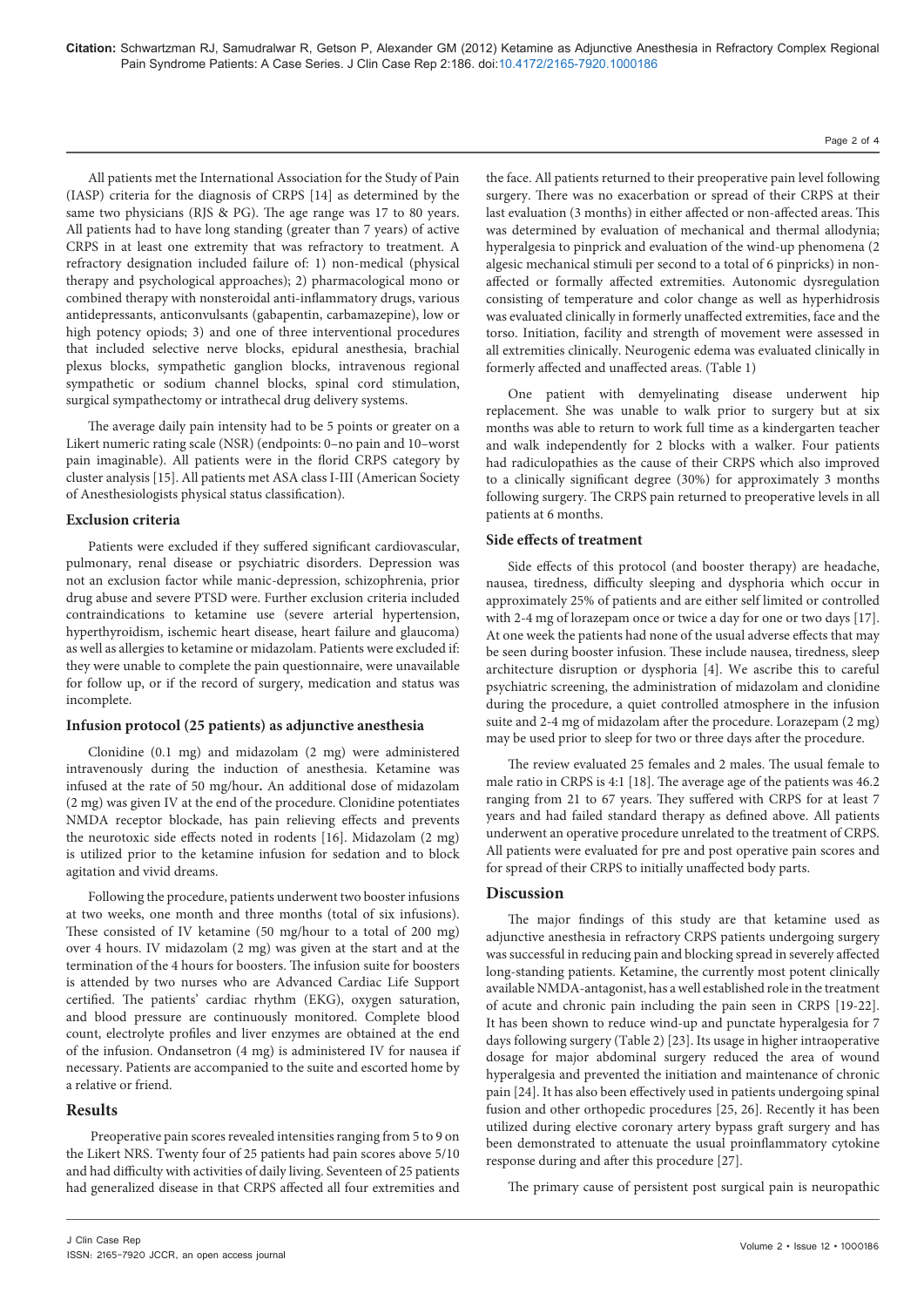Page 3 of 4

|                | Patient # Age/ Gender | <b>CRPS Duration</b><br>(Years) | <b>Inciting Injury</b>                                                                                | <b>Status of Spread Baseline</b>            |
|----------------|-----------------------|---------------------------------|-------------------------------------------------------------------------------------------------------|---------------------------------------------|
| $\mathbf{1}$   | 21 F                  | 10                              | Trauma: Right Wrist Ruptured Tendon                                                                   | <b>RUE</b>                                  |
| 2              | 67 F                  | 11                              | Brachial Plexus Traction Injury, Cervical Plexus Injury: Trapezius Ridge, Lower<br>Back. Bilateral UE | Lateral LLE, Shoulders, Neck, and Back      |
| 3              | 28 F                  | 12                              | Surgery and Lymph Node Removal of Left Breast                                                         | Bilateral UE, Chest, Neck, and Back         |
| 4              | 62 F                  | 24                              | MVA: Back and All Limbs                                                                               | Face                                        |
| 5              | 62 F                  | 23                              | Brachial plexus Traction Injury: Bilateral Upper Extremities                                          | <b>Bilateral Lower Extremities and Face</b> |
| 6              | 53 F                  | 9                               | Disc Herniation: RUE                                                                                  | <b>RLE</b>                                  |
| $\overline{7}$ | 29 F                  | 14                              | Cholecystectomy: Midepigastric Region                                                                 | All Limbs, lower back, right Lower Face     |
| 8              | 30 F                  | 11                              | MVA: Brachial Plexus Traction Injury/RUE                                                              | <b>RLE and Lower Back</b>                   |
| 9              | 63 F                  | 10                              | Trauma: Lifting/ Neck and Upper Back                                                                  | <b>Bilateral UE</b>                         |
| 10             | 41 F                  | 15                              | Trauma: Torn Ligament/RUE                                                                             | LUE, Bilateral LE                           |
| 11             | 45 F                  | 9                               | Trauma: Brachial Plexus Traction Injury/Neck and RUE                                                  | <b>RUE and Bilateral LE</b>                 |
| 12             | 54 F                  | 22                              | Trauma + Cellulitis /LUE. LLE                                                                         | RUE, RLE, Back                              |
| 13             | 26 F                  | 14                              | Trauma: Right Thumb and Right Ankle                                                                   | All Limbs and Back                          |
| 14             | 60 M                  | 13                              | Thoracic Outlet Surgery: Upper Body                                                                   | 4 Limbs, Central, Hearing Loss              |
| 15             | 38 F                  | 15                              | Brachial Plexus Injury: RUE ; MVA: LUE +Bilateral LLE/Central Annular Tear at<br>$C5-6 + C6-7$        | All Limbs and Face                          |
| 16             | 47 F                  | 13                              | <b>MVA</b>                                                                                            | All Limbs and Face                          |
| 17             | 34 F                  | 9                               | <b>MVA: LUE</b>                                                                                       | All Limbs and Face                          |
| 18             | 50 M                  | $\overline{7}$                  | MVA: Herniated Cervical C6-7 with Discogenic Disease at C5-6 + C7-T1                                  | All Limbs                                   |
| 19             | 24 F                  | $\overline{7}$                  | Foot Surgery: Full Body, Dystonic, R>L                                                                | All Limbs and Face                          |
| 20             | 54 F                  | 8                               | MVA: Cervical, Thoracic, Lumbar, L Knee Problems Cervical Plexus Injury:<br>RUE, LLE Sympathetic      |                                             |
| 21             | 52 F                  | 15                              | <b>MVA</b>                                                                                            | All Limbs and Face                          |
| 22             | 58 F                  | 8                               | Unknown                                                                                               | All Limbs and Face                          |
| 23             | 41 F                  | 8                               | MVA-Brachial Plexus Injury/LUE                                                                        | All Limbs and Face                          |
| 24             | 59 F                  | 8                               | <b>Brachial Plexus Traction Injury</b>                                                                | All Limbs                                   |
| 25             | 44 F                  | 8                               | <b>MVA: RUE</b>                                                                                       | RUE, RLE                                    |

#### Table 1: Demographics.

| Patient# | <b>Amt Ketamine</b><br><b>Utilized</b> | <b>Surgery Performed w/Ketamine</b>                                                                                                        |  |
|----------|----------------------------------------|--------------------------------------------------------------------------------------------------------------------------------------------|--|
|          | 200 <sub>mg</sub>                      | Denervation of trapezium, lower right wrist implantation of palmer cutaneous branch of the median nerve into the pronator quadratus muscle |  |
| 2        | 200 <sub>mg</sub>                      | Left Knee Replacement                                                                                                                      |  |
| 3        | 200 <sub>mq</sub>                      | Laparoscopic sigmoid resection with coloproctostomy and suture rectopexy of rectum to the sacral promontory                                |  |
| 4        | 200 <sub>mg</sub>                      | Knee Replacement                                                                                                                           |  |
| 5        | 200 <sub>mg</sub>                      | Left Total Knee Replacement                                                                                                                |  |
| 6        | 200 <sub>mg</sub>                      | <b>Total Hip Replacement</b>                                                                                                               |  |
|          | 200 <sub>mg</sub>                      | <b>Placement of Dental Implants</b>                                                                                                        |  |
| 8        | 200 <sub>mg</sub>                      | <b>Tracheal Reconstruction</b>                                                                                                             |  |
| 9        | 200 <sub>mg</sub>                      | Lumbar spine surgery                                                                                                                       |  |
| 10       | 200 <sub>mg</sub>                      | Cervical spinal cord stimulator insertions                                                                                                 |  |
| 11       | 200 <sub>mg</sub>                      | Sinus surgery                                                                                                                              |  |
| 12       | 200 <sub>mg</sub>                      | Colonoscopy and bladder stones                                                                                                             |  |
| 13       | 200 <sub>mg</sub>                      | Wisdom teeth removal                                                                                                                       |  |
| 14       | 100 <sub>mg</sub>                      | Arthroscopic Repair of Left Rotator Cuff                                                                                                   |  |
| 15       | 100 <sub>mg</sub>                      | <b>Cervical Discectomy</b>                                                                                                                 |  |
| 16       | 90 <sub>mq</sub>                       | <b>Full Mouth Dental Extraction</b>                                                                                                        |  |
| 17       | 100 <sub>mg</sub>                      | Cervical Discectomy + Multilevel Fusion                                                                                                    |  |
| 18       | 100 <sub>mg</sub>                      | Cervical Discectomy                                                                                                                        |  |
| 19       | 150 <sub>mg</sub>                      | Surgical Resection of Sup. Peroneal Nerve                                                                                                  |  |
| 20       | 80 <sub>mq</sub>                       | Arthroscopic Resection of Plica from Left Knee                                                                                             |  |
| 21       | 60 <sub>mg</sub>                       | <b>Full Mouth Dental Extraction</b>                                                                                                        |  |
| 22       | 80 <sub>mq</sub>                       | Needle Biopsy of Breast                                                                                                                    |  |
| 23       | 100 - 125mg                            | <b>Breast Reduction</b>                                                                                                                    |  |
| 24       | 80 <sub>mq</sub>                       | Laparoscopic Cholecystectomy, Hernia Repair                                                                                                |  |
| 25       | 100 <sub>ma</sub>                      | Gastroparesis/ Laparoscopic Fundal Plycation, Arthroscopic Meniscectomy                                                                    |  |

**Table 2:** Surgical Procedures with Adjunctive Ketamine.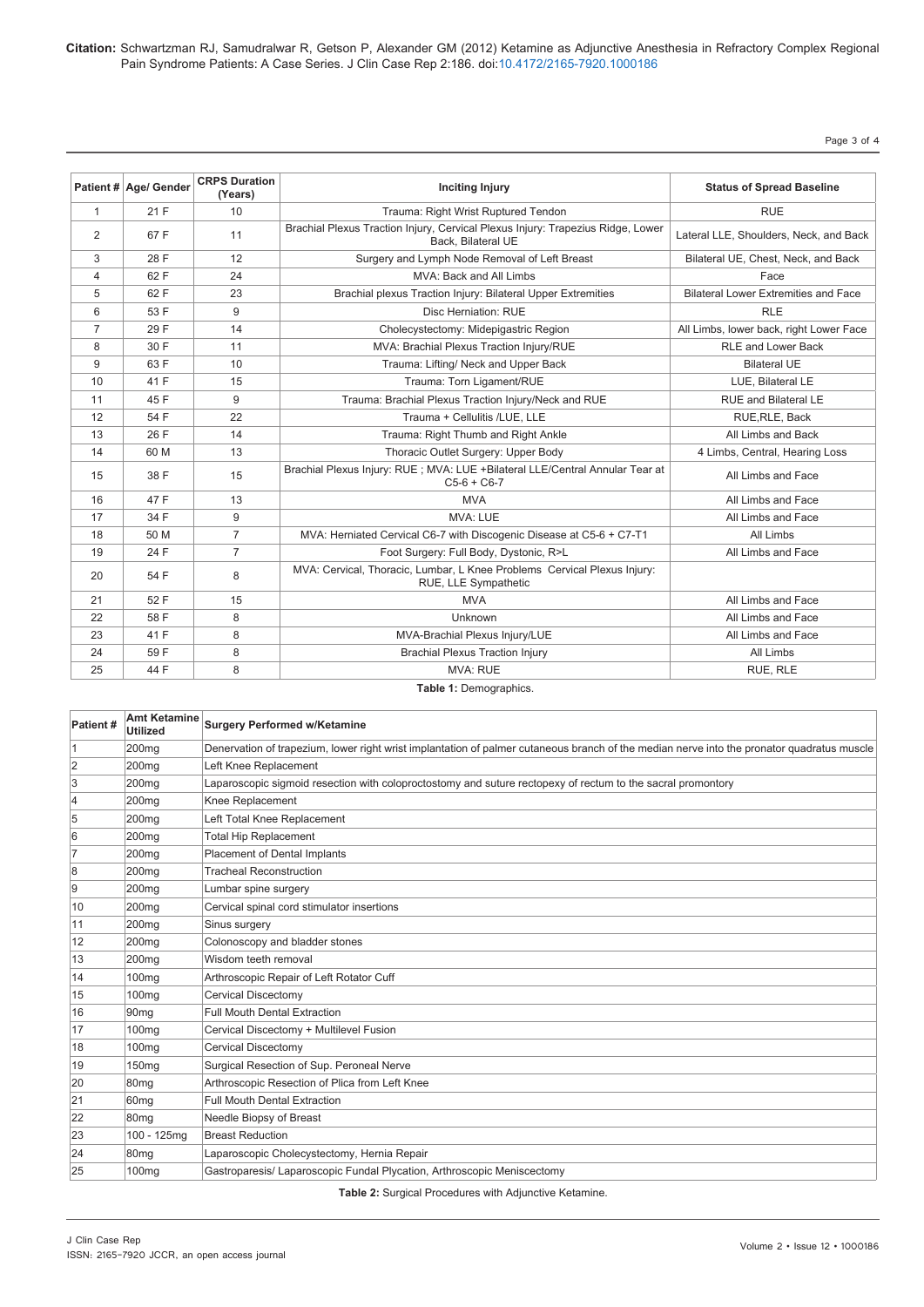Page 4 of 4

from damage to the nerves in the operative field or C-δ and A-δ nociceptors in soft tissue [28-30]. Recent studies in rodent models of post surgical pain have elucidated its different components emanating from the skin incision and that from deep fascia muscle and tendon [31,32]. Endothelin-1 (ET-1) is endogenous peptides whose effects are mediated by the

G-protein-coupled receptors  $ET_{\alpha}$  and  $ET_{\alpha} [33]$  and is found in the epidermis, dermis and subcutaneous vasculature [34]. It appears to be pivotal in the mechanism that induces post-incision primary allodynia and contributes to central sensitization and secondary hyperesthesia [31,35]. There is also evidence that post-incision primary mechanical hyperalgesia is due to hydrogen ion sensitive channels rather than activation of  $ET_{\lambda}$  receptors [36-38].

In a series of behavioral and electrophysiological experiments following incision of the glabrum skin of rodents, Brennan and colleagues demonstrated: 1) spontaneous activity of C-δ and A-δ nociceptor afferents; 2) behavioral guarding and spontaneous activity in nociceptive afferents and pain transmission neurons of the Dorsal Horn (DH) following deep tissue trauma while 3) decreased heat and mechanical withdrawal latency were associated only with skin incision [32,39-44]. Clinical studies support this experimental work in that deep tissue injury is correlated with both post surgical pain and opiods consumption [45-48].

All of the patients in this study had severe long standing disease of at least 7 years duration and a Likert NRS  $\geq$  5/10. It would be expected from both clinical and experimental evidence that they had ectopic activity in injured axons [49], activation of spinal microglia and astrocytes [50-54] that in concert with changes in MAP kinases are a major component of central sensitization and the induction and maintenance of neuropathic pain [29,53,55]. They also would be expected to have modifications in pain circuitry as a consequence of altered gene expression and the death of inhibitory DH interneurons [54,56,57].

A great majority of these patients were on significant doses of opiods at the time of surgery and maintained their usage afterwards. Recent experimental work has demonstrated that chronic morphine consumption enhances both p38 and extracellular receptor kinase phosphorylation in pain transmission neurons (PTNs) of the DH (the latter a marker of central sensitization) and in microglia. This data was correlated with decreased resolution of postoperative allodynia [58]. Chronic morphine consumption also enhances MAPK signaling that increases the expression of membrane receptors for ATP, cytokines and chemokines-all important for the maintenance of chronic pain [53]. Recently phosphokinase C epsilon, expressed in PTNs, has also been suggested as a mechanism that enhances the nociceptive response to a second injury [59]**.** All of these patients suffered an original injury, a second surgical injury and most were morphine dependant and tolerant at the time of the surgery. Experimentally and clinically blockade of the NMDA receptor has been shown to reduce pain under these circumstances [60,61]. This study demonstrated the effectiveness of ketamine, midazolam and clonidine in small doses as an adjunct in anesthesia in blocking pain exacerbation and spread of CRPS from a variety of surgical procedures.

The limitations of the study are those inherent in a retrospective non-randomized uncontrolled case series. The CRPS patient population studied is not representative of that seen in most pain centers (more severe and of longer duration). No quantification of static and dynamic

mechano allodynia, thermal allodynia or deep muscle sensitization at the site of surgery and at a distance was obtained. The role of clonidine and midazolam in preventing the spread of pain following surgical procedures could not be ascertained. A complete double blind randomized controlled trial would be necessary to determine ketamine's effectiveness as an adjunctive anesthetic in refractory CRPS patients. The trial would be difficult to design due to ethical concerns as ketamine adjunctive anesthesia appears to be more effective than past procedures in severely affected patients.

#### **Acknowledgement**

The author would like to thank the Emily Sunstein Foundation for the Study of Neuropathic Pain and the Mark and Amy Tilly Foundation for the Study of Complex Regional Pain Syndrome for their generous support.

#### **References**

- 1. [Schwartzman RJ, McLellan TL \(1987\) Reflex sympathetic dystrophy. A review.](http://www.ncbi.nlm.nih.gov/pubmed/3495254)  [Arch Neurol 44: 555-561.](http://www.ncbi.nlm.nih.gov/pubmed/3495254)
- 2. [Veldman PH, Goris RJ \(1995\) Surgery on extremities with reflex sympathetic](http://www.ncbi.nlm.nih.gov/pubmed/7886464)  [dystrophy. Unfallchirurg 98: 45-48.](http://www.ncbi.nlm.nih.gov/pubmed/7886464)
- 3. [Birklein F, Schmelz M, Schifter S, Weber M \(2001\) The important role of](http://www.ncbi.nlm.nih.gov/pubmed/11756594)  [neuropeptides in complex regional pain syndrome. Neurology 57: 2179-2184.](http://www.ncbi.nlm.nih.gov/pubmed/11756594)
- Schwartzman RJ, Erwin KL, Alexander GM (2009) The natural history of [complex regional pain syndrome. Clin J Pain 25: 273-280.](http://www.ncbi.nlm.nih.gov/pubmed/19590474)
- 5. [Oaklander AL, Rissmiller JG, Gelman LB, Zheng L, Chang Y, et al. \(2006\)](http://www.ncbi.nlm.nih.gov/pubmed/16427737)  [Evidence of focal small-fiber axonal degeneration in complex regional pain](http://www.ncbi.nlm.nih.gov/pubmed/16427737)  [syndrome-I \(reflex sympathetic dystrophy\). Pain 120: 235-243.](http://www.ncbi.nlm.nih.gov/pubmed/16427737)
- 6. [Oaklander AL, Fields HL \(2009\) Is reflex sympathetic dystrophy/complex](http://www.ncbi.nlm.nih.gov/pubmed/19557864)  [regional pain syndrome type I a small-fiber neuropathy? Ann Neurol 65: 629-](http://www.ncbi.nlm.nih.gov/pubmed/19557864) [638.](http://www.ncbi.nlm.nih.gov/pubmed/19557864)
- 7. [Harden RN, Bruehl S, Galer BS, Saltz S, Bertram M, et al. \(1999\) Complex](http://www.ncbi.nlm.nih.gov/pubmed/10534592)  [regional pain syndrome: are the IASP diagnostic criteria valid and sufficiently](http://www.ncbi.nlm.nih.gov/pubmed/10534592)  [comprehensive? Pain 83: 211-219.](http://www.ncbi.nlm.nih.gov/pubmed/10534592)
- 8. [Bruehl S, Harden, RN, Galer BS, Saltz S, Bertram M, et al. \(1999\) External](http://www.ncbi.nlm.nih.gov/pubmed/10353502)  [validation of IASP diagnostic criteria for Complex Regional Pain Syndrome and](http://www.ncbi.nlm.nih.gov/pubmed/10353502)  [proposed research diagnostic criteria. International Association for the Study of](http://www.ncbi.nlm.nih.gov/pubmed/10353502)  [Pain. Pain 81: 147-154.](http://www.ncbi.nlm.nih.gov/pubmed/10353502)
- 9. [Harden RN, Bruehl S \(2005\) Diagnostic criteria: the statistical derivation of the](http://www.congress-info.ch/sgh-sghr2011/upload/File/literatur/71_Harden_Bruehl_2005___Diagnostic_criteria_The_statistical_derivation_of_the_four_criterion_factor.pdf)  [four criterion factors in CRPS: Current Diagnosis and Therapy. IASP Press,](http://www.congress-info.ch/sgh-sghr2011/upload/File/literatur/71_Harden_Bruehl_2005___Diagnostic_criteria_The_statistical_derivation_of_the_four_criterion_factor.pdf)  **Seattle**
- 10. [Katz MM, Hungerford DS \(1987\) Reflex sympathetic dystrophy affecting the](http://www.ncbi.nlm.nih.gov/pubmed/3680346)  [knee. J Bone Joint Surg Br 69: 797-803.](http://www.ncbi.nlm.nih.gov/pubmed/3680346)
- 11. [Reuben SS, Rosenthal EA, Steinberg RB \(2000\) Surgery on the affected](http://www.ncbi.nlm.nih.gov/pubmed/11119677)  [upper extremity of patients with a history of complex regional pain syndrome: a](http://www.ncbi.nlm.nih.gov/pubmed/11119677)  [retrospective study of 100 patients. J Hand Surg Am 25: 1147-1151.](http://www.ncbi.nlm.nih.gov/pubmed/11119677)
- 12. [Cramer G, Young BM, Schwarzentraub P, Oliva CM, Racz G \(2000\) Preemptive](http://www.ncbi.nlm.nih.gov/pubmed/11131476)  [analgesia in elective surgery in patients with complex regional pain syndrome:](http://www.ncbi.nlm.nih.gov/pubmed/11131476)  [a case report. J Foot Ankle Surg 39: 387-391.](http://www.ncbi.nlm.nih.gov/pubmed/11131476)
- 13. [Libon DJ, Schwartzman RJ, Eppig J, Wambach D, Brahin E, et al. \(2010\)](http://www.ncbi.nlm.nih.gov/pubmed/20298641)  [Neuropsychological deficits associated with Complex Regional Pain Syndrome.](http://www.ncbi.nlm.nih.gov/pubmed/20298641)  [J Int Neuropsychol Soc 16: 566-573.](http://www.ncbi.nlm.nih.gov/pubmed/20298641)
- 14. [Harden RN, Bruehl S, Perez RS, Birklein F, Marinus J, et al. \(2010\) Validation](http://www.ncbi.nlm.nih.gov/pubmed/20493633)  [of proposed diagnostic criteria \(the "Budapest Criteria"\) for Complex Regional](http://www.ncbi.nlm.nih.gov/pubmed/20493633)  [Pain Syndrome. Pain 150: 268-274.](http://www.ncbi.nlm.nih.gov/pubmed/20493633)
- 15. [Burton AW, Bruehl S, Harden RN \(2005\) Current diagnosis and therapy of](http://www.ncbi.nlm.nih.gov/pubmed/16162088)  [complex regional pain syndrome: refining diagnostic criteria and therapeutic](http://www.ncbi.nlm.nih.gov/pubmed/16162088)  [options. Expert Rev Neurother 5: 643-651.](http://www.ncbi.nlm.nih.gov/pubmed/16162088)
- 16. [Jevtovic-Todorovic V, Wozniak DF, Benshoff ND, Olney JW \(2001\) A](http://www.ncbi.nlm.nih.gov/pubmed/11259788)  [comparative evaluation of the neurotoxic properties of ketamine and nitrous](http://www.ncbi.nlm.nih.gov/pubmed/11259788)  [oxide. Brain Res 895: 264-267.](http://www.ncbi.nlm.nih.gov/pubmed/11259788)
- 17. [Schwartzman RJ, Alexander GM, Grothusen JR, Paylor T, Reichenberger E,](http://www.ncbi.nlm.nih.gov/pubmed/19783371)  [et al. \(2009\) Outpatient intravenous ketamine for the treatment of complex](http://www.ncbi.nlm.nih.gov/pubmed/19783371)  [regional pain syndrome: a double-blind placebo controlled study. Pain 147:](http://www.ncbi.nlm.nih.gov/pubmed/19783371)  [107-115.](http://www.ncbi.nlm.nih.gov/pubmed/19783371)